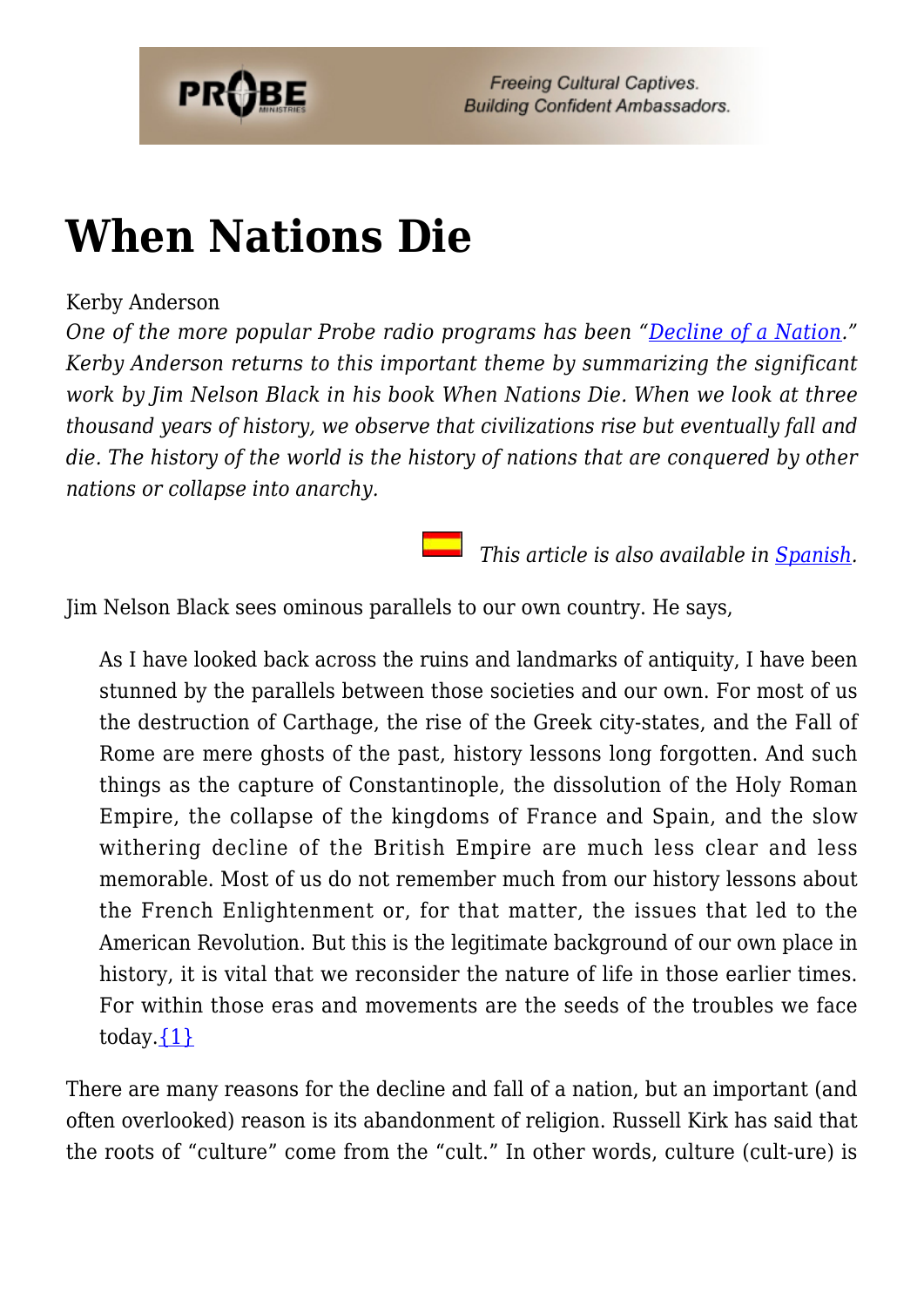

based upon some form of religious or spiritual worldview. Egypt was a religious society founded on the worship of nature gods and goddesses. Greece and Rome had their pantheon of pagan deities. And the list of nations in India, China, and other parts of the globe all demonstrate the principle that civilization arises from religion.

And the opposite is also true. When the traditional beliefs of a nation erode, the nation dies. Religion provides the set of standards that govern a nation. Historian Will Durant said, "There is no significant example in history, before our time, of a society successfully maintaining moral life without the aid of religion." $\{2\}$ 

Unfortunately, this nation has embarked on a journey to maintain a society without a religious code. The Ten Commandments are pulled from the walls, and religious values are stripped from the public square.

Christian principles are no longer taught in the public schools and often ridiculed in the arenas of education and media. One has to wonder what the fate of this country will be in the future.

## **Social Decay**

In his book *When Nations Die*, Jim Nelson Black lists three aspects of decay: social decay, cultural decay, and moral decay. Three important trends demonstrate social decay. They are "the crisis of lawlessness," the "loss of economic discipline," and "rising bureaucracy."

History provides ample illustrations of the disastrous consequences of the collapse of law and order. "In ancient Greece, the first symptoms of disorder were a general loss of respect for tradition and the degradation of the young. Among the early symptoms was the decline of art and entertainment. The philosophers and pundits distorted the medium of communication. Rhetoric became combative and intolerant; intellectuals began to deride and attack all the traditional institutions of Hellenic society."[{3}](#page-7-2)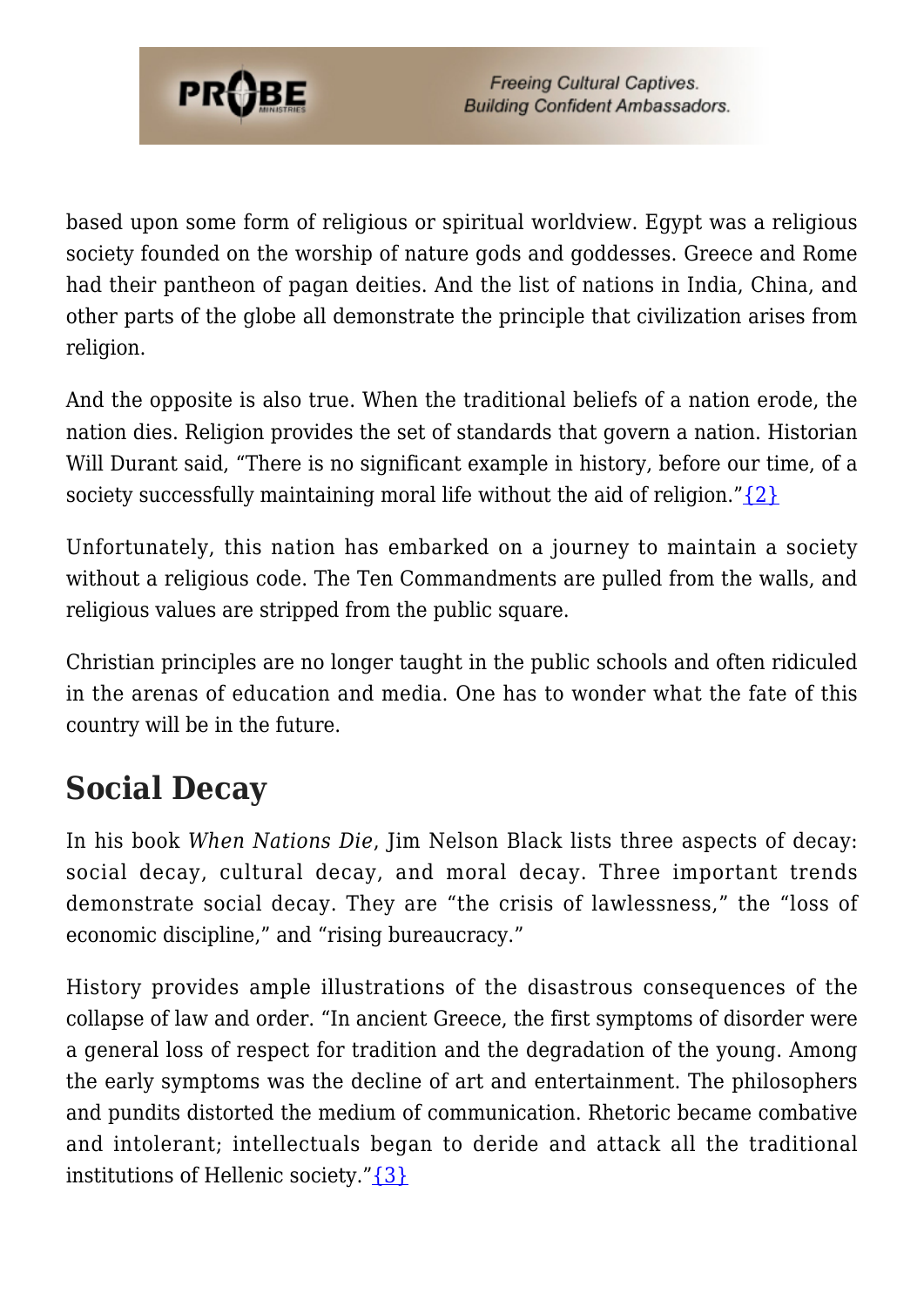

New thinkers in the society argued for "fundamental change" and called for giving the youth a "voice in society." Without traditional guidelines, the young men grew wild and undisciplined destroying the old order. Slowly Greece devolved into a disreputable and lawless nation. The Romans conquered Greece in 146 B.C. By placing everything under military authority, they were able to restore order and bring back the rule of law.

In a study of the French Revolution, José Ortega y Gasset noted that "Order is not pressure which is imposed on society from without, but an equilibrium which is set up from within." $\{4\}$  The Roman Empire (as well as other great civilizations) understood that discipline and custom were essential to stability.

A similar story can be found in ancient Egypt during the fourth century B.C. Lawlessness and violence crippled the economy, and the nation was in chaos. When Alexander the Great invaded the country in 333 B.C., his first task was to restore order and institute martial law (which he did in a ruthless manner). With the death of Alexander, Egypt returned to its old ways until the Roman Empire brought peace to the region through conquest and martial law.

Carthage was once called "the eternal rival of Rome" but its preeminence and impact waned as it "sank into debauchery and dissipation as a result of great wealth and luxury." Law and order were destroyed from within. Moreover, the rich young men of Carthage no longer wanted to serve in the military so they hired mercenaries to do their fighting. But when the army came into fierce conflict with Rome and other adversaries, the mercenaries ran and left the nation defenseless. Carthage fell to Rome in 146 B.C., and the first act of the Roman legions was to restore law and order.

In these and many other examples, social decay led to the decline and fall of a great civilization. If we are to prevent a repeat of history, then we must learn from these lessons of history.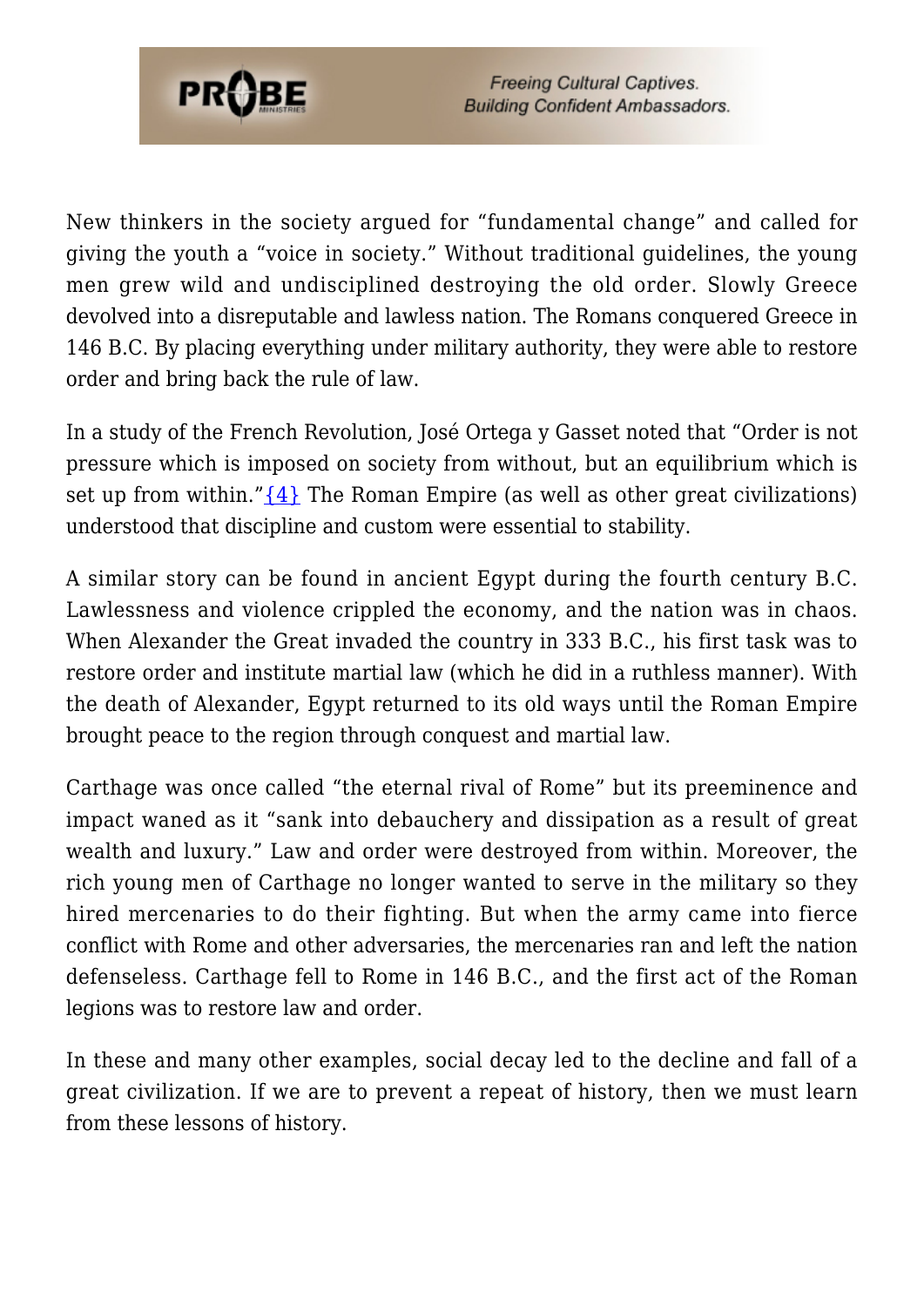

#### **Cultural Decay**

Four important trends demonstrate cultural decay. They are the "decline of education," the "weakening of cultural foundations," the "loss of respect for tradition," and the "increase in materialism."

In his study *The Civilization of Rome*, Donald Dudley says that no single cause, by itself, would have brought the empire to its knees. Instead, the fall came through "a number of weaknesses in Roman society; their effects may be variously estimated, but in combination they must have been largely responsible for the collapse." ${5}$ 

The cultural decay of a nation leads inexorably to social and cultural decline. And the patterns are similar from one civilization to another. Samuel Eisenstadt wondered if the similarities were apparent or if they were historical and legitimate. After studying the work of a half dozen historians, he concluded that the similarities were actual. He concluded that "despite the great difference in cultural backgroundmost of these empires have shown similar characteristics, and that these characteristics provide the key to an understanding of the processes of their decline." ${6}$ 

The Roman poet Livy wrote that greed and self-indulgence led Romans to dangerous excesses. He said, "For it is true that when men had fewer possessions, they were also modest in their desires. Lately riches have brought avarice and abundant pleasures, and the desire to carry luxury and lust to the point of ruin and universal perdition."[{7}](#page-7-6)

In describing the decadence of the Roman Republic, historian Polybius wrote that this preoccupation with luxury led to carnal indulgences. "For some young men indulged in affairs with boys, others in affairs with courtesans." They paid a talent (roughly a thousand dollars) for a boy bought for sexual pleasure and three hundred drachmas for a jar of caviar. "Marcus Cato was outraged by this and, in a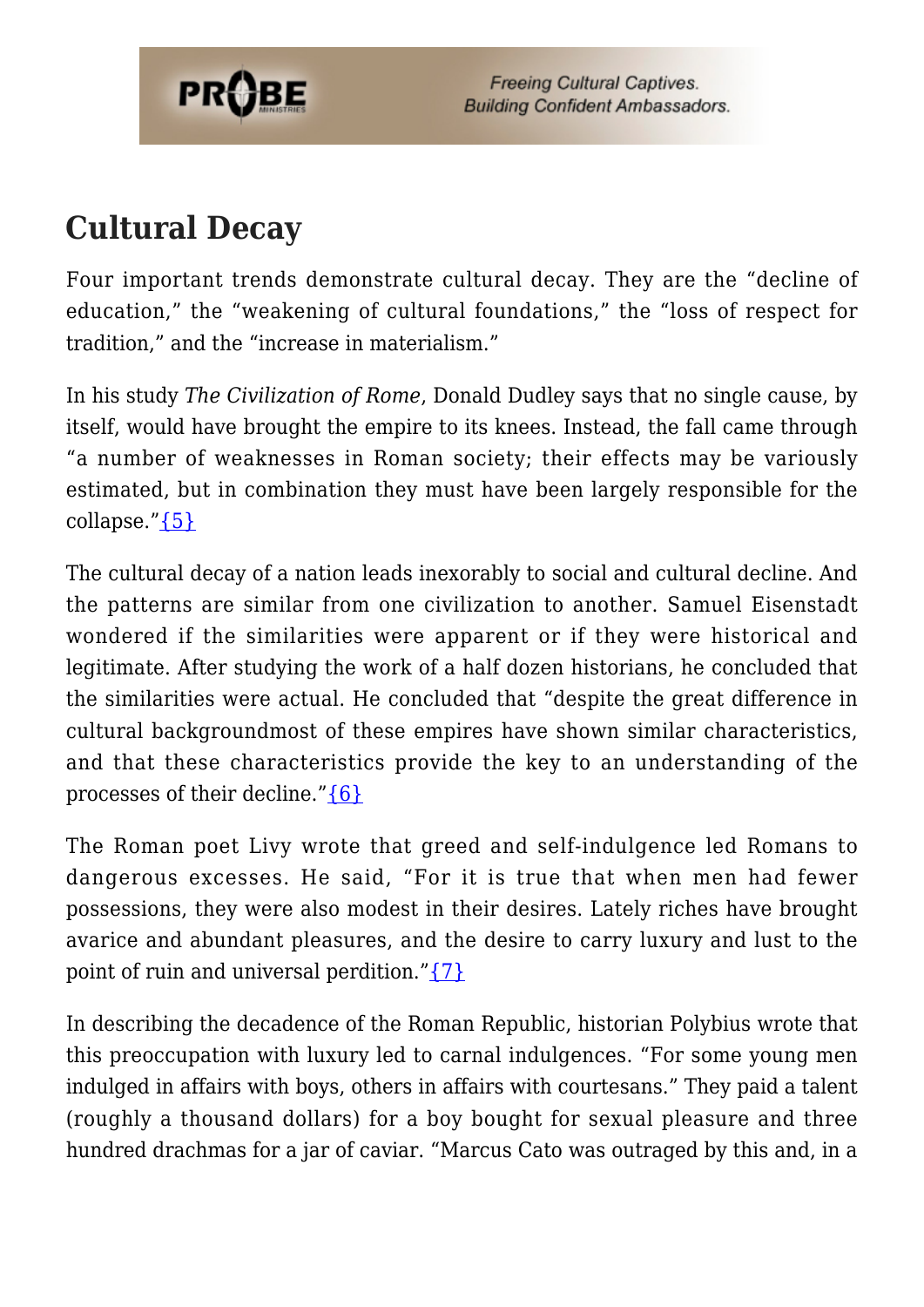

speech to the people, complained that one might be quite convinced of the decline of the republic, when pretty boys cost more than fields and jars of caviar cost more than plowman." $\{8\}$ 

As we look at our society today, we too find ourselves in a world where values have been inverted and where citizens pursue hedonistic pleasures without counting the cost. Our nation would be wise to learn the lessons of the past.

### **Moral Decay**

Three important trends demonstrate moral decay. They are the "rise in immorality," the "decay of religious belief," and the "devaluing of human life."

The classic study of Roman civilization, *The Decline and Fall of the Roman Empire*, written by English historian Edward Gibbon was published in that famous year of 1776. He "observed that the leaders of the empire gave into the vices of strangers, morals collapsed, laws became oppressive, and the abuse of power made the nation vulnerable to the barbarian hordes.["{9}](#page-7-8)

British historian Catherine Edwards demonstrated that our current examples of immorality are not a modern phenomenon. In her study of the "politics of immorality" in ancient Rome, she says that contraception, abortion, and exposure were common ways to prevent childbirth in Rome. Husbands refused to recognize any child they did not believe to be their own. "Until accepted by its father, a Roman baby did not, legally speaking, exist."[{10}](#page-7-9)

Life became cheap in the latter days of the Roman Empire. Burdensome regulation and taxes made manufacturing and trade unprofitable. Families were locked into hereditary trades and vocations allowing little if any vocational choice. Eventually, children were seen as a needless burden and abortion and infanticide became commonplace. In some cases, children were sold into slavery.

Manners and social life fell into debauchery. Under Justinian, entertainment grew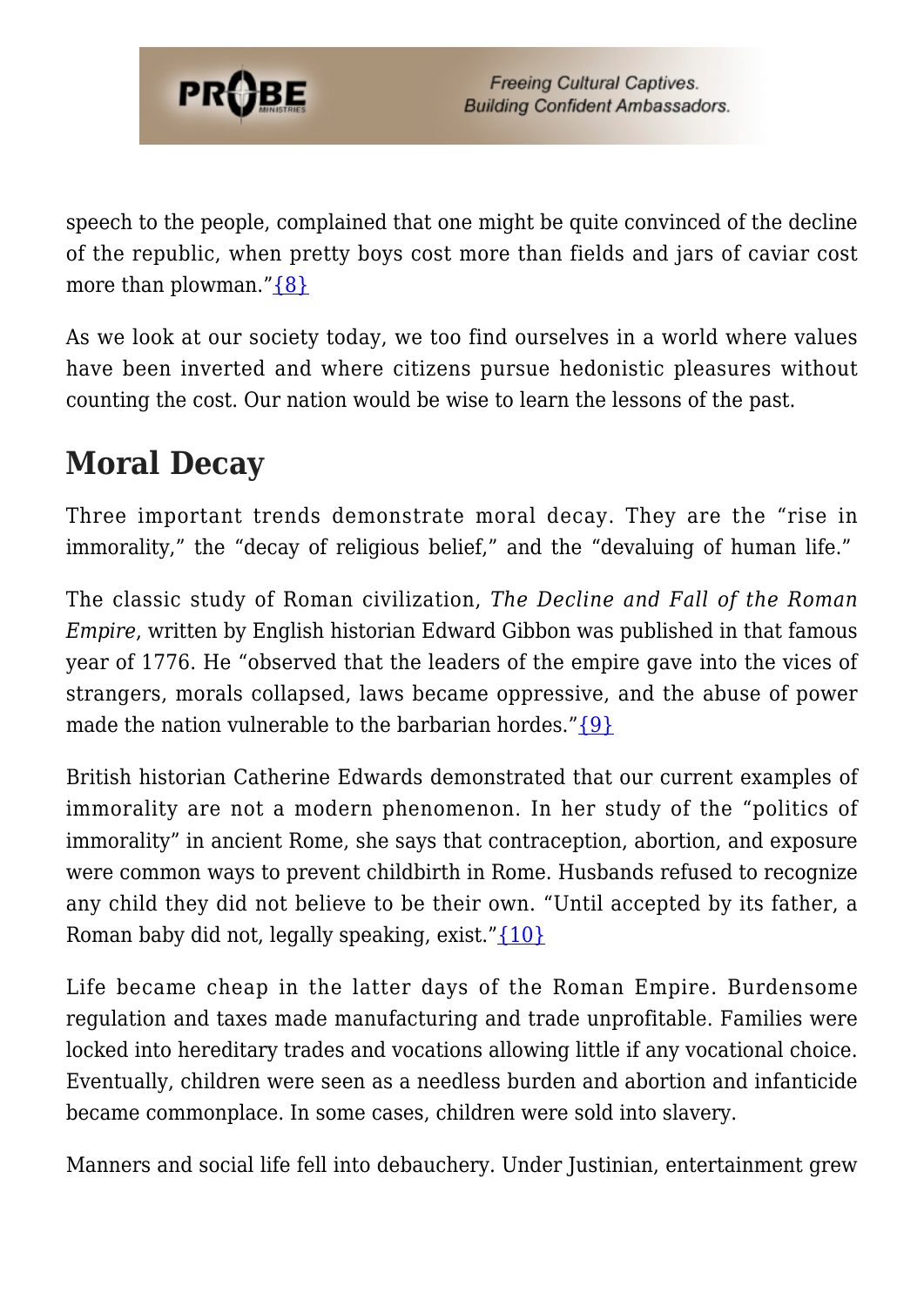

bawdier and more bizarre. Orgies and love feasts were common. Homosexuality and bestiality were openly practiced. Under Nero, Christians were blamed for the great fire in Rome and horribly persecuted.

Similar patterns can be found in other civilizations. In Greece, the music of the young people became wild and coarse. Popular entertainment was brutal and vulgar. Promiscuity, homosexuality, and drunkenness became a daily part of life. And all moral and social restraints were lost leading to greater decadence.

In Carthage, worship turned from Baal to the earth goddess Tanit. "Sacrifices to the goddess of fertility were supposed to ensure productivity, long life, and even greater profits." $\{11\}$  Ornately carved funeral monuments depicting infant sacrifice can be seen today along with thousands of tiny stone coffins to infants sacrificed to the pagan goddess.

The parallels to our own nation are striking. No, we don't sacrifice infants to a pagan goddess, but we have aborted nearly 40 million babies on the altar of convenience. And various sexual practices are openly accepted as part of an alternative lifestyle. It's no wonder that many believe our country is a nation in decline.

### **Are We A Nation in Decline?**

Throughout this article we have been describing the patterns of decline in a nation. Do these patterns apply to our own nation? Many people looking at the patterns of social, cultural, and moral decay in other countries and civilizations have concluded that we are headed down the same path.

#### Russell Kirk put it this way:

*It appears to me that our culture labors in an advanced state of decadence; that what many people mistake for the triumph of our civilization actually consists of powers that are disintegrating our culture; that the vaunted 'democratic*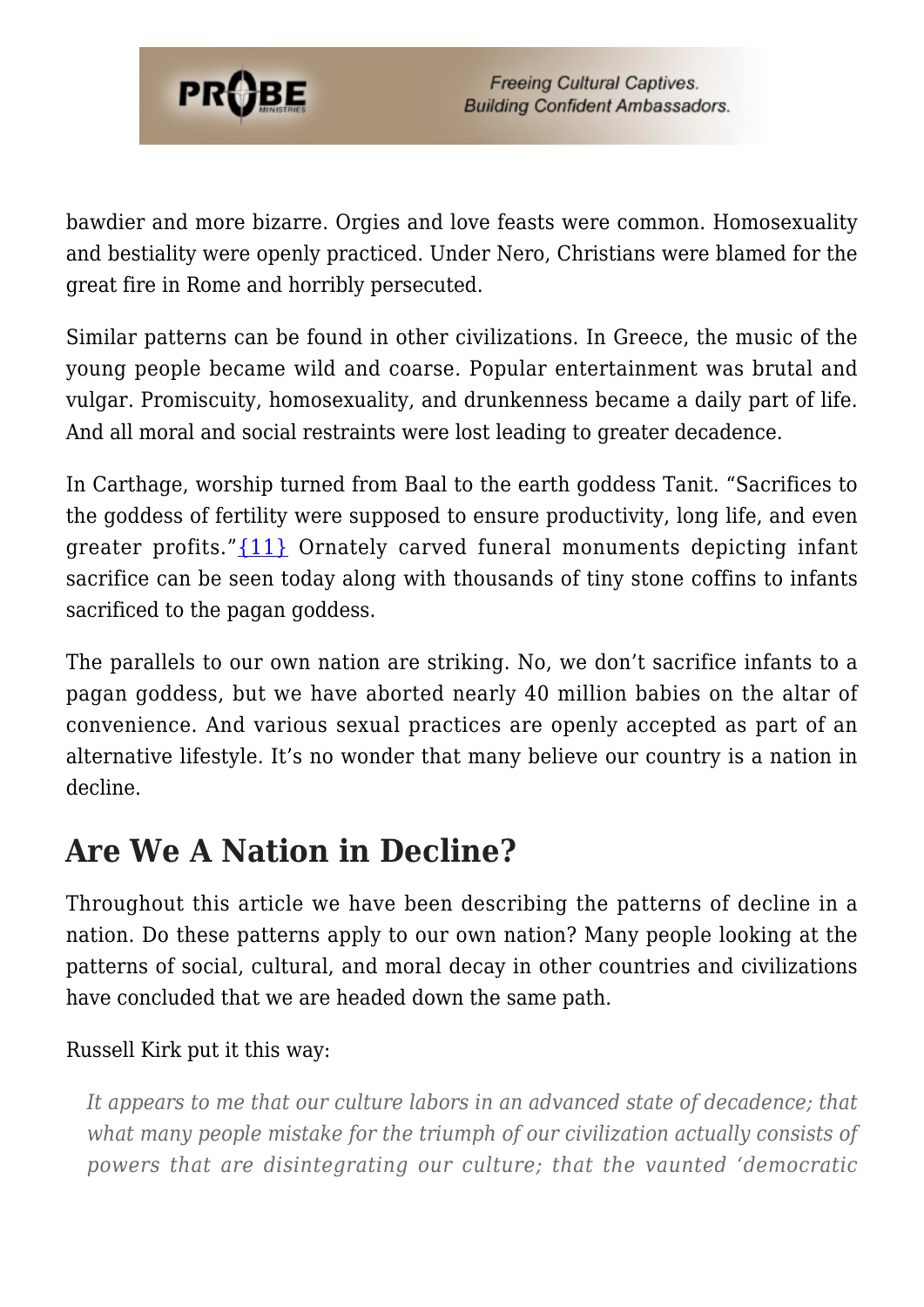

*freedom' of liberal society in reality is servitude to appetites and illusions which attack religious belief; which destroy community through excessive centralization and urbanization; which efface life-giving tradition and custom[.{12}](#page-7-11)*

When we understand the factors that led to the decline of great civilizations, we can easily see that this country can succumb to similar temptations and decadence. What happened in Greece, Rome, Egypt, Carthage, and many other civilizations can happen to us.

Professor Allan Bloom in his book *The Closing of the American Mind*, said, "This is the American moment in world history, the one for which we shall forever be judged. Just as in politics the responsibility for the fate of freedom in the world has devolved upon our regime, so the fate of the philosophy in the world has devolved upon our universities, and the two are related as they have never been before." $\{13\}$ 

We as a nation and a people must rise to the occasion or suffer a fate similar to that which has befallen civilizations in the past. The task is not easy since the patterns of decay found in other nations strike ours as well. Nations were subverted by false and foreign ideologies. We too find hostile ideas in the public arenas of media, politics, and education. Sexual promiscuity led to the downfall of these nations. So too we find similar patterns of sexual promiscuity and debauchery.

As nations fell into decline, life became cheap. Infants were strangled, exposed to the elements, or sold into slavery. Others were sacrificed to pagan goddesses in order to ensure productivity or a long life. Today life has become cheap. At one end of the spectrum, unborn babies are aborted. At the other end, physicianassisted suicide is becoming acceptable for the aged.

In his study of history, Arnold Toynbee describes the predictable pattern of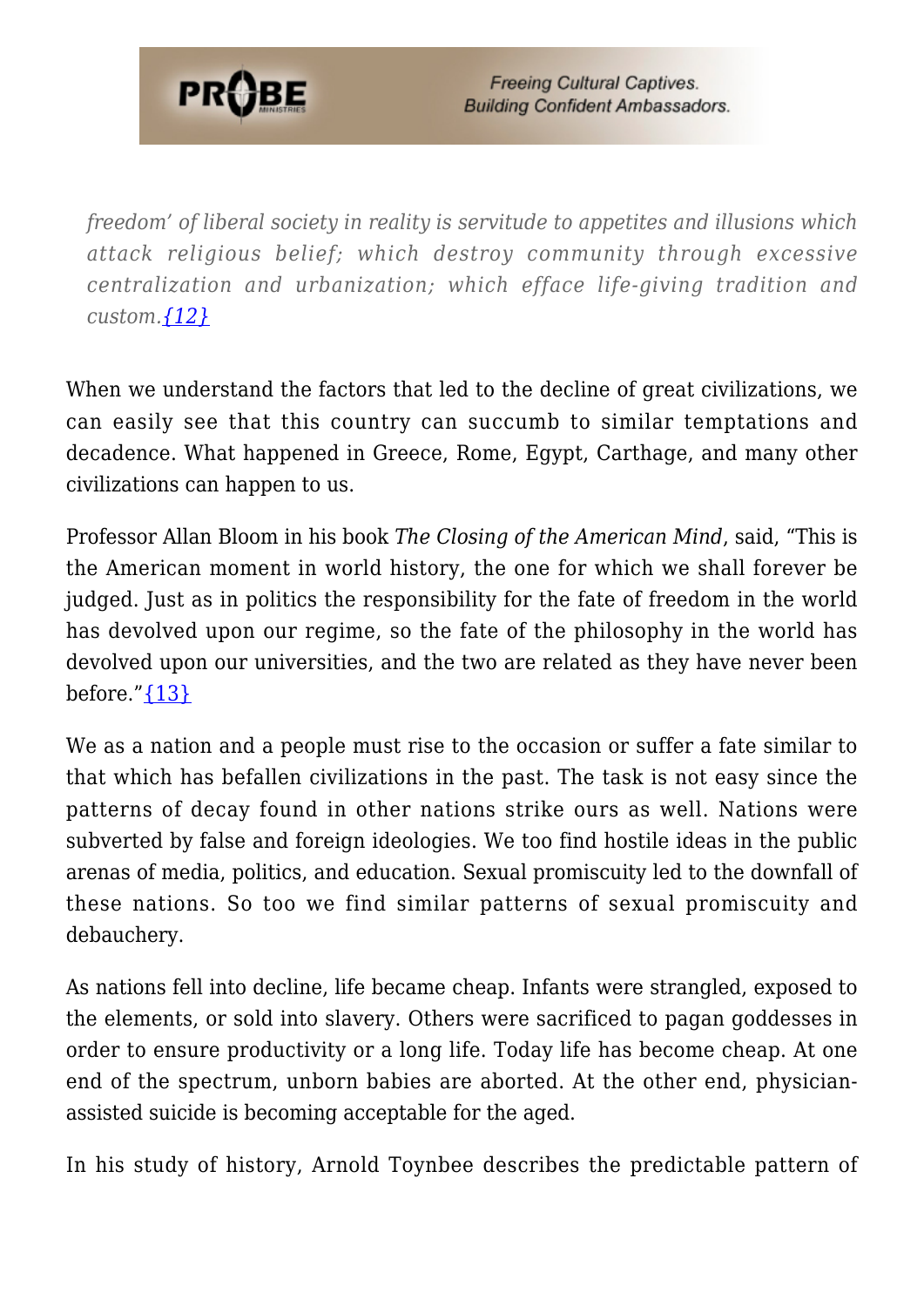

"challenge and response." We as a nation are challenged in fundamental ways, and our response will either pull us back from the brink or push us over it. Will we follow the path to renewal and reformation or will we follow the path to destruction? The choice is ours.

#### **Notes**

<span id="page-7-1"></span><span id="page-7-0"></span>1. Jim Nelson Black, *When Nations Die* (Wheaton, IL: Tyndale, 1994), 3.

<span id="page-7-2"></span>2. Ibid., 9.

<span id="page-7-3"></span>3. Ibid., 35-36.

<span id="page-7-4"></span>4. Jos Ortega y Gasset, *Mirabeau: An Essay on the Nature of Statesmanship* (Manila: Historical Conservation Society, 1975).

<span id="page-7-5"></span>5. Donald Dudley, *The Civilization of Rome* (New York: Meridian, 1993), 238.

<span id="page-7-6"></span>6. Samuel Noah Eisenstadt, *The Decline of Empires* (Englewood Cliffs, NJ: Prentice-Hall, 1967), 2-3.

<span id="page-7-7"></span>7. Livy, preface to bk. I, *The History of Rome from Its Foundation,* trans. Aubrey de Selincourt (Baltimore: Penguin, 1967).

<span id="page-7-8"></span>8. Polybius, *The Histories,* trans. W.R. Paton (Cambridge: Harvard University Press, 1930).

<span id="page-7-9"></span>9. Black, *When Nations Die,* 187.

<span id="page-7-10"></span>10. Catherine Edwards, *The Politics of Immorality in Ancient Rome* (London: Cambridge University Press, 1993), 50.

<span id="page-7-11"></span>11. Black, *When Nations Die*, 165.

<span id="page-7-12"></span>12. Russell Kirk, "Can Our Civilization Survive?" address to Heritage Foundation,